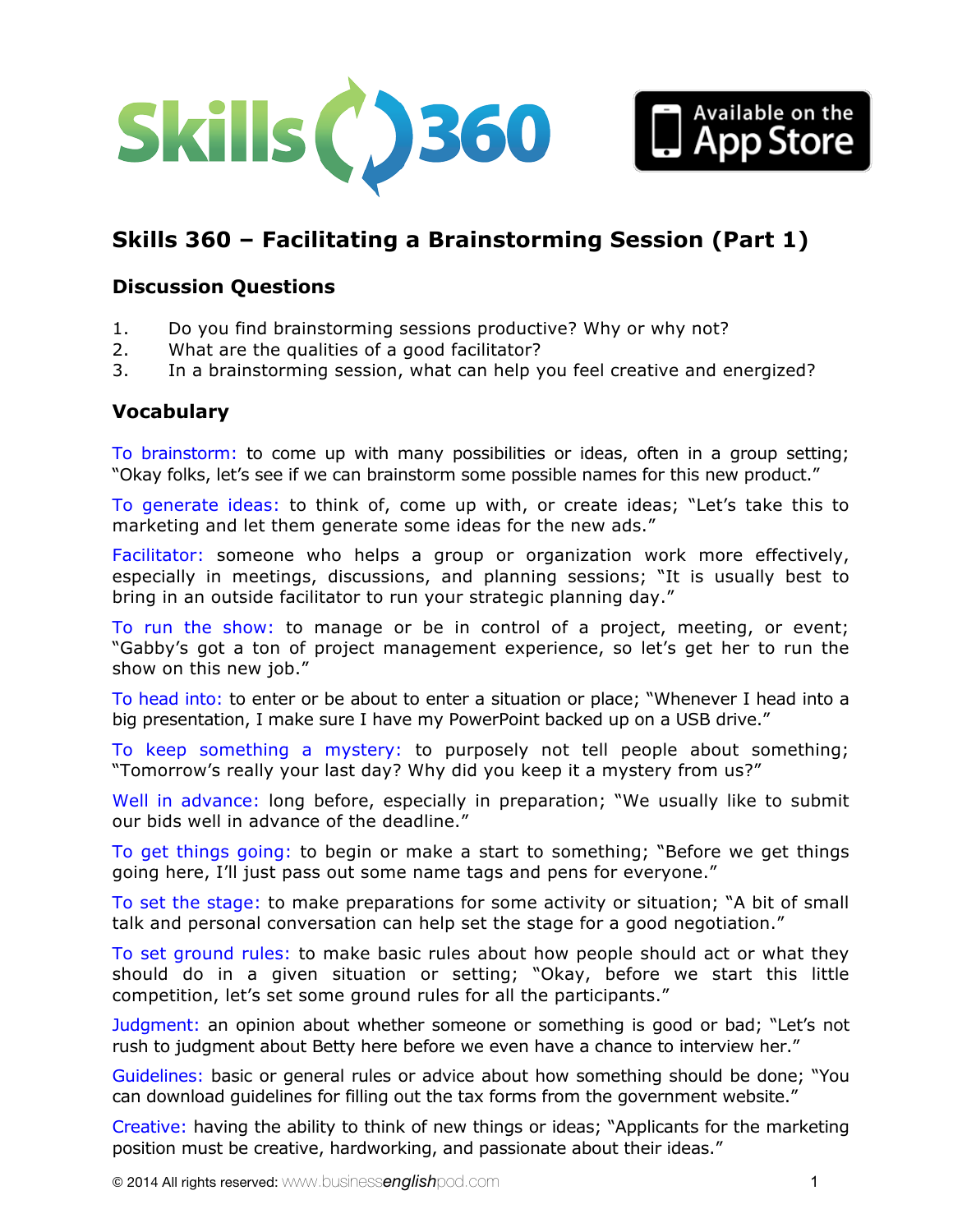Hard-nosed: tough, strict, serious, or very determined; "Jonah may be a hard-nosed manager, but that has helped him create a very successful team."

A bunch of: a lot of, informally; "The conference was great. I met a bunch of interesting people working in my field."

To pose a question: to ask a question, especially formally; "Before beginning your research, you need to take the time to pose your question in clear and specific terms."

To set a positive tone: to make a good, happy, or otherwise positive mood or feeling in a place or situation; "The mediator did a good job of setting a positive tone before we got into the difficult job of bargaining."

To record: to write down, especially things that happen or events; "The committee secretary's job is to record what is discussed and to send the minutes to participants."

Clarification: explanation that helps people understand more clearly; "At the end of the lecture I asked the speaker for some clarification around the concept of risk tolerance."

Straight-up: honest and direct, or honestly and directly; "Okay Bob, just tell me straight-up how I did with that sales call. Was it good or bad?"

Interpretation: one way of understanding something; "I think for a better interpretation of the data, we should look at a larger piece of the graph."

To get bogged down: to become stuck or have difficulty progressing; "Don't get bogged down in details before you agree in principle to work with a new partner."

Generation: the act of creating or producing something; "Much of the country's electricity generation is done by nuclear power plants."

Evaluation: the act of examining and giving an opinion on whether something is good or bad, or effective or ineffective; "Employee evaluation is an important part of any manager's job."

To judge: to think or say whether something is good or bad; "We thought our new TV ads were funny, but participants of our focus groups didn't judge them in the same way."

To step in: to get involved in a situation or discussion, especially when there is a problem; "After a 10-week city worker strike, the government finally decided to step in and help negotiate a solution"

Diplomatically: in a sensitive way that doesn't upset or offend anyone; "Negative feedback on employee performance should always be given diplomatically."

To take a closer look: to examine something or look at it in detail; "When the lawyers took a closer look at the contract, they notices several clauses weighted unfairly toward the other party."

To spark (ideas): to make something happen or to inspire new ideas; "The television ad is meant to spark feelings of sadness in viewers."

At the end of the day: finally, or after everything else has been considered; "You can use your flex days however you want, but at the end of the day you just need to make sure your work is finished."

To pare down: cut down or reduce to smaller size or quantity; "We pared down our list of potential candidates from 20 to 5 after the interviews."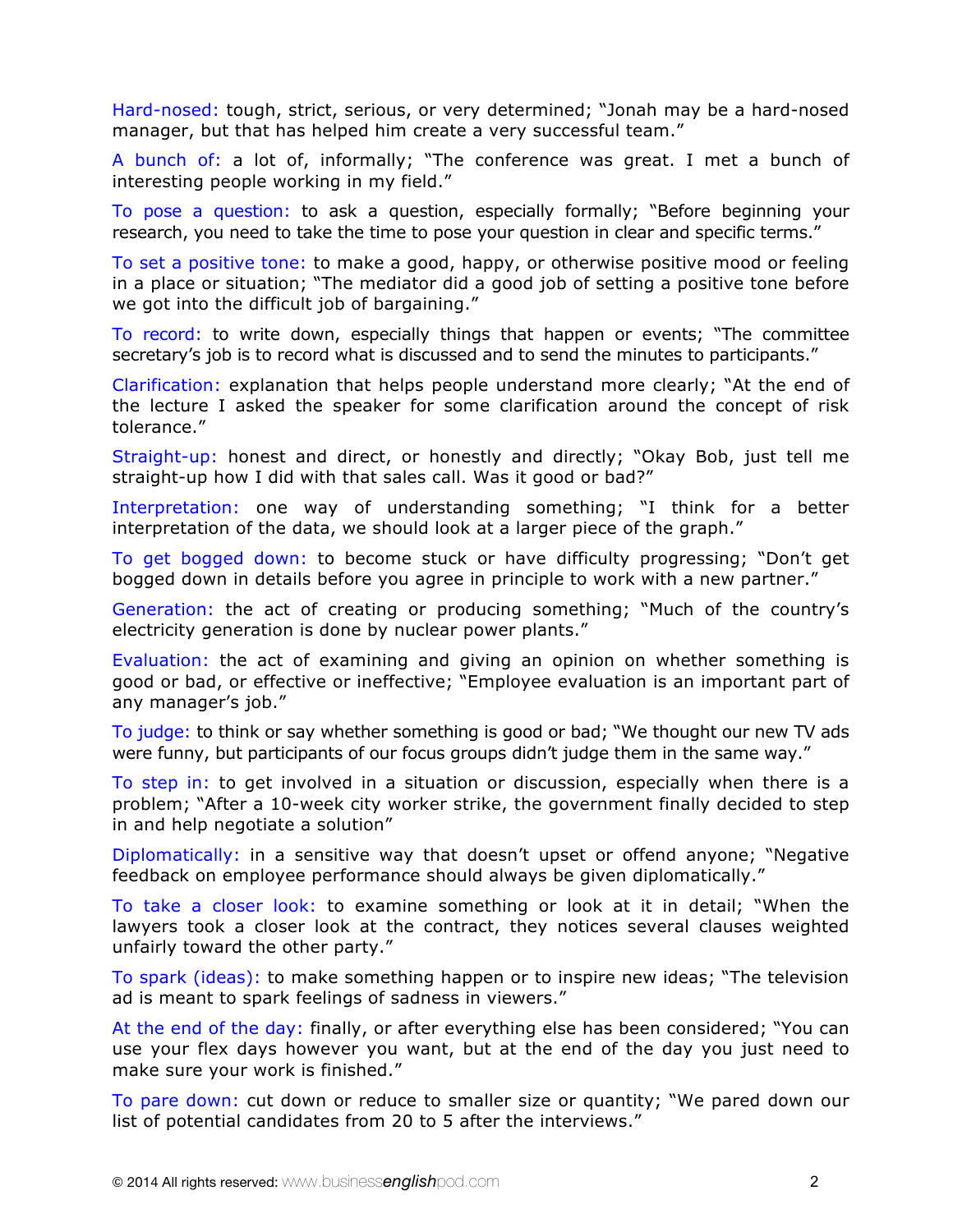# **Transcript**

Hello and welcome back to the Skills 360 podcast. I'm your host, Tim Simmons, and today I want to look at how to run an effective brainstorming session.

Every company uses brainstorming sessions to generate ideas and solve problems. But do all brainstorming sessions generate *good* ideas? Does everyone leave a brainstorming session feeling like they accomplished something? Well, that often depends on the facilitator. And if *you* are the one to run the show, there are several things you need to think about.

First comes good preparation. People need to head into a brainstorming session with a good idea about what they're supposed to be talking about. So if you're going to be running the session, don't keep the topic a mystery. Email everyone well in advance. Make sure people come with a head full of ideas. If they don't know what they'll be doing until they arrive, they may not be as prepared.

Now, what happens when you start that meeting, when everyone's assembled and your job is to get things going? Well, you need to set the stage for a productive session, and one great way to do that is to set some ground rules. You might want to create a list of your own that includes things like "turn off cell phones" and "no judgment." Or you might want to let the group brainstorm their own list. Let *them* determine what guidelines will ensure they feel safe and free to share ideas. Either way, you should write these guidelines down and display them for everyone to see. But remember, good brainstorming happens when people feel creative, free, and happy, so don't get too hard-nosed or serious by making a bunch of "rules."

Once you've got some guidelines, now you can pose the question or topic for the group. Right at the beginning, make sure you're encouraging and setting a positive tone. When someone produces an idea, respond with "Fantastic, thanks Ron, let's put that up here…" That helps create the right mood, and hopefully soon ideas will start flowing more freely. Once they do, don't interfere. Your job is to record, and to maintain the energy. Keep praising people with comments like "Great stuff Nora" and "Right on Wayne."

Okay, but sometimes people don't express things perfectly clearly. And when this happens, you need to get some clarification. You can do this in a couple of ways. You can straight-up ask for explanation, like this, "All right Todd, thanks. Can you explain what you mean a bit more?" Notice that we are still thanking and praising. You can also try restating what the person said to test an interpretation. For example, you could say something like, "Okay Todd, thanks. So you're saying that we need to hire more staff? Is that right?" Either way, don't get too bogged down in explanation. You just want things to be clear enough that everyone knows basically what's being suggested.

Now, one of the most important principles of brainstorming is that we should separate idea *generation* from idea *evaluation*. So producing ideas and judging them are done separately. Brainstorming is all about the former, not the latter. So when someone says something like "I don't know Todd, that probably wouldn't help at this point," you need to step in. But you should do it diplomatically, like this, "Okay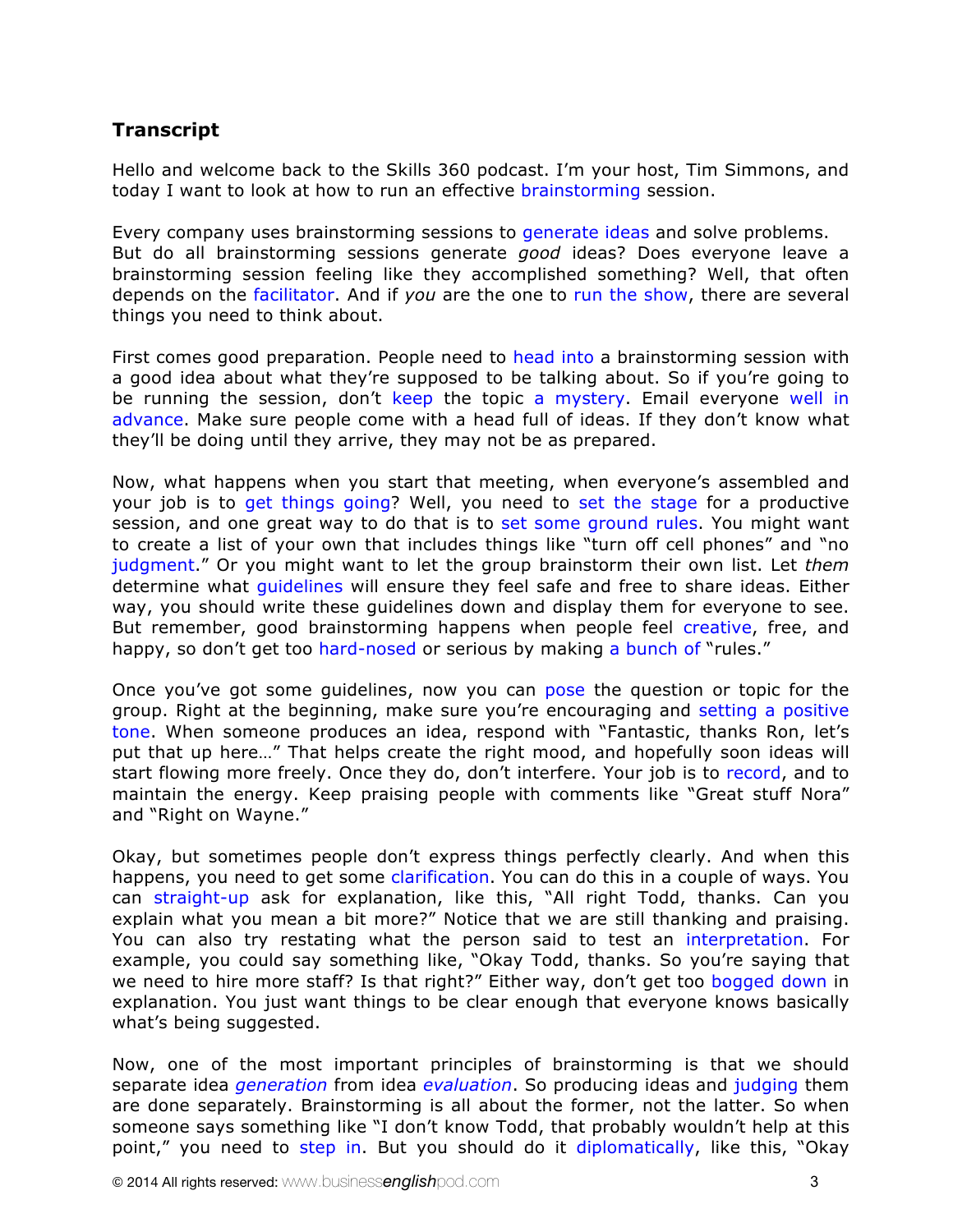Todd, let's just focus on getting the ideas out for now and later we can take a closer look, sound good?" What happens when people start evaluating ideas? They stop flowing. And that's not what we want.

It doesn't matter how bad, silly, or crazy the ideas are. Keep the energy going, keep praising the participants, and keep writing things down. Those bad, silly, or crazy ideas can spark better, saner, more realistic ideas. And at the end of the day, the more ideas there are, the better. And you can move on to evaluating, paring down, and choosing later.

So remember, stay positive, keep the energy flowing, praise the participants, and don't let people get too critical. If you can achieve all this, you'll have a great brainstorming session. Of course, getting people to talk is not always easy. Tune in next time and you'll hear some tips for getting things going and some help with the evaluation stage.

That's all for today. If you'd like to test yourself on what we've just covered, have a look at the [www.myBEonline.com](http://www.myBEonline.com) website. There you'll find a quiz about today's show as well as a complete transcript.

So long. And see you again soon.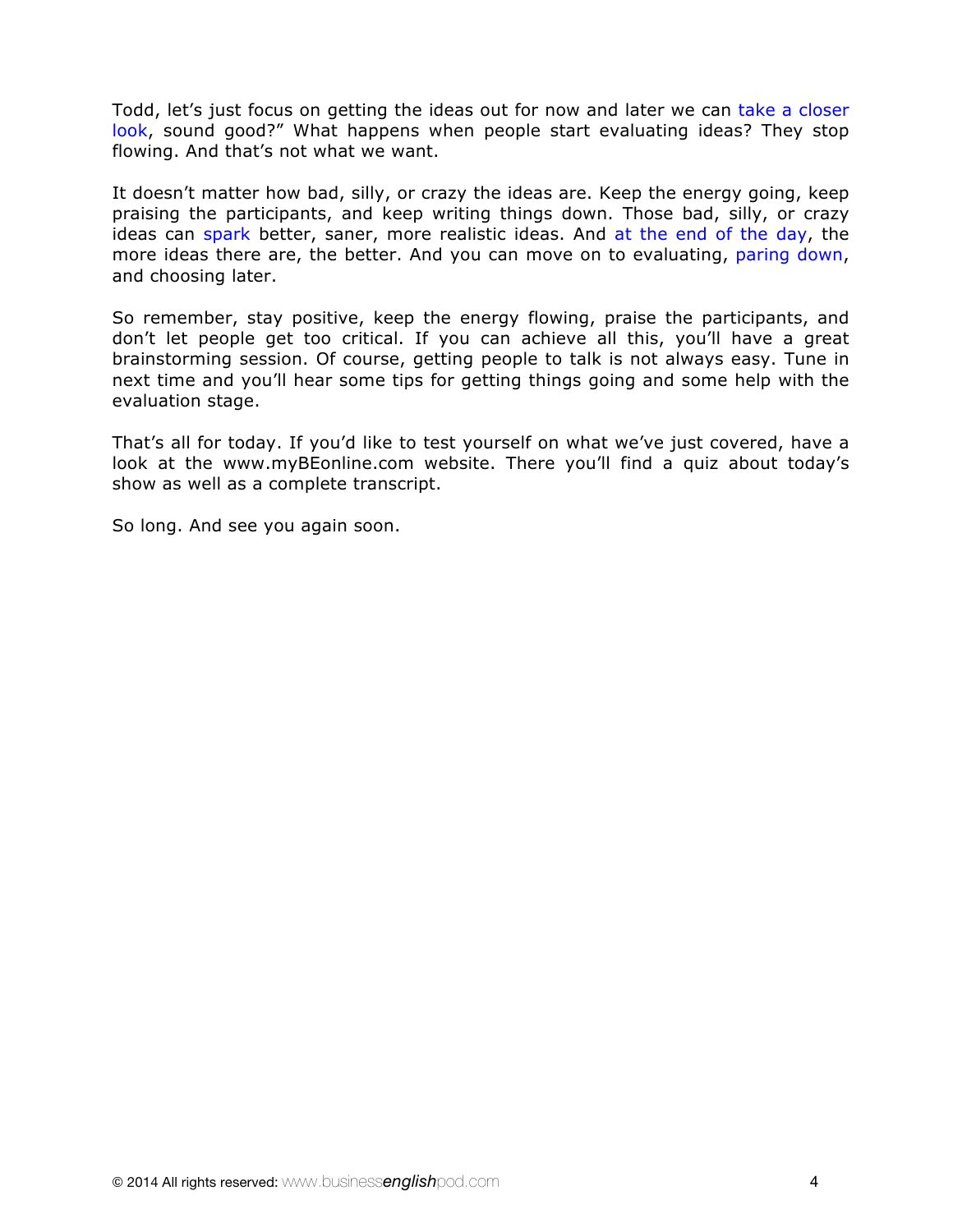# **Review**

- 1. What does Tim emphasize as a key component of good preparation?
	- A Sending out guidelines for the session.
	- B Meeting with participants beforehand.
	- C Making people aware of the topic or question.
	- D Rehearsing some of your questioning strategies.
- 2. Once you begin a brainstorming session, what does Tim recommend doing first?
	- A Setting some rules for the session.
	- B Posing the brainstorming question.
	- C Creating a positive tone.
	- D Encouraging creativity.
- 3. According to Tim, good brainstorming happens when people feel…
	- A Inspired, guided, and supported
	- B Energetic, positive, and encouraged
	- C Creative, free, and happy
	- D Open, honest, and talkative
- 4. What does Tim say is the effect of making comments such as "Great stuff Nora" and "Right on Wayne"?
	- A They help to set a positive tone.
	- B They discourage other participants.
	- C They set the stage for effective evaluation of ideas.
	- D They help clarify ideas.
- 5. Tim mentions two different ways of getting clarification of ideas. What are they? [choose 2]
	- A Thanking people for their contribution.
	- B Writing them down and pausing.
	- C Asking directly for explanation.
	- D Restating the idea in other words.
- 6. In brainstorming sessions, Tim stresses the importance of separating idea **\_\_\_\_\_\_** and idea \_\_\_\_\_\_\_\_\_ .